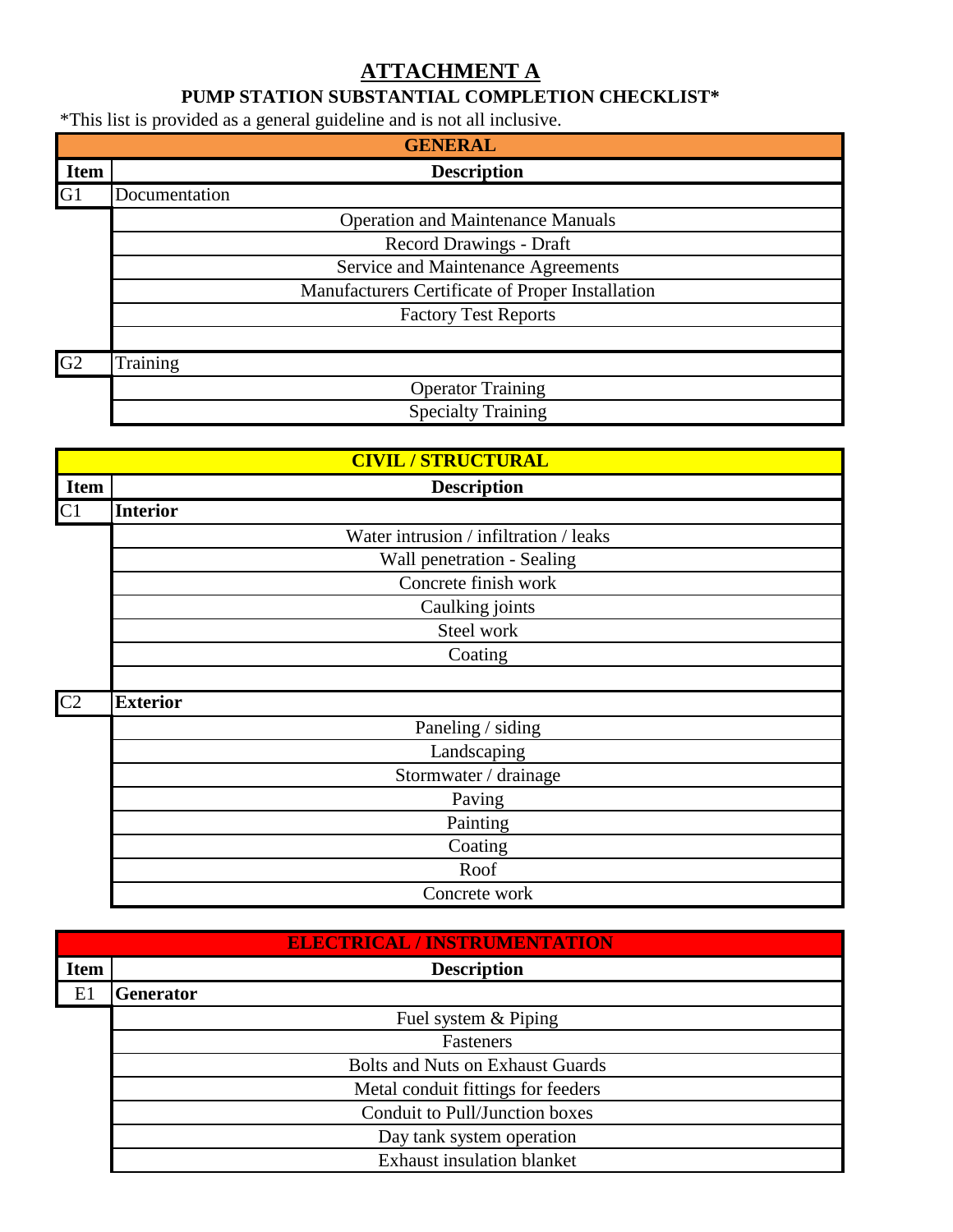|                | Wall Thimble                                     |
|----------------|--------------------------------------------------|
|                | <b>Alarms</b>                                    |
| E2             | Switchgear                                       |
|                | Operation                                        |
|                | Programming                                      |
| E <sub>3</sub> | Transformer                                      |
| E4             | <b>Power Monitoring System</b>                   |
| E5             | Lighting and light switches                      |
| E <sub>6</sub> | Clear plastic covers on E-stop push buttons      |
| E7             | <b>Outlets and Outlet covers</b>                 |
| E8             | Operator Interface Terminal (OIT)                |
|                | <b>Operation and Function</b>                    |
|                | Programming                                      |
|                | Placement                                        |
| E9             | Supervisory Control and Data Acquisition (SCADA) |
|                | <b>Operation and Function</b>                    |
|                | Programming                                      |
|                | Placement                                        |

| <b>MECHANICAL</b> |                                                 |
|-------------------|-------------------------------------------------|
| <b>Item</b>       | <b>Description</b>                              |
| M1                | Pumps                                           |
|                   | Operation                                       |
|                   | Vibration                                       |
|                   | <b>Shaft Guards</b>                             |
|                   | Paint                                           |
| M <sub>2</sub>    | Heating, Ventilation, & Air Conditioning (HVAC) |
|                   | Panels & Alarms                                 |
|                   | Operation                                       |
|                   | Condensate Line                                 |
|                   | Ductwork                                        |
| M <sub>3</sub>    | Variable Frequency Drives (VFDs)                |
|                   | Programming                                     |
|                   | Operation                                       |
| M <sub>4</sub>    | Piping and Fittings                             |
|                   | Paint                                           |
|                   | Joints                                          |
|                   | Supports                                        |
| M <sub>5</sub>    | Valves                                          |
|                   | Paint                                           |
|                   | Placement                                       |
|                   | Installation                                    |
|                   | Operation                                       |
| M6                | <b>Odor Control System</b>                      |
|                   | Water line insulation/heat trace                |